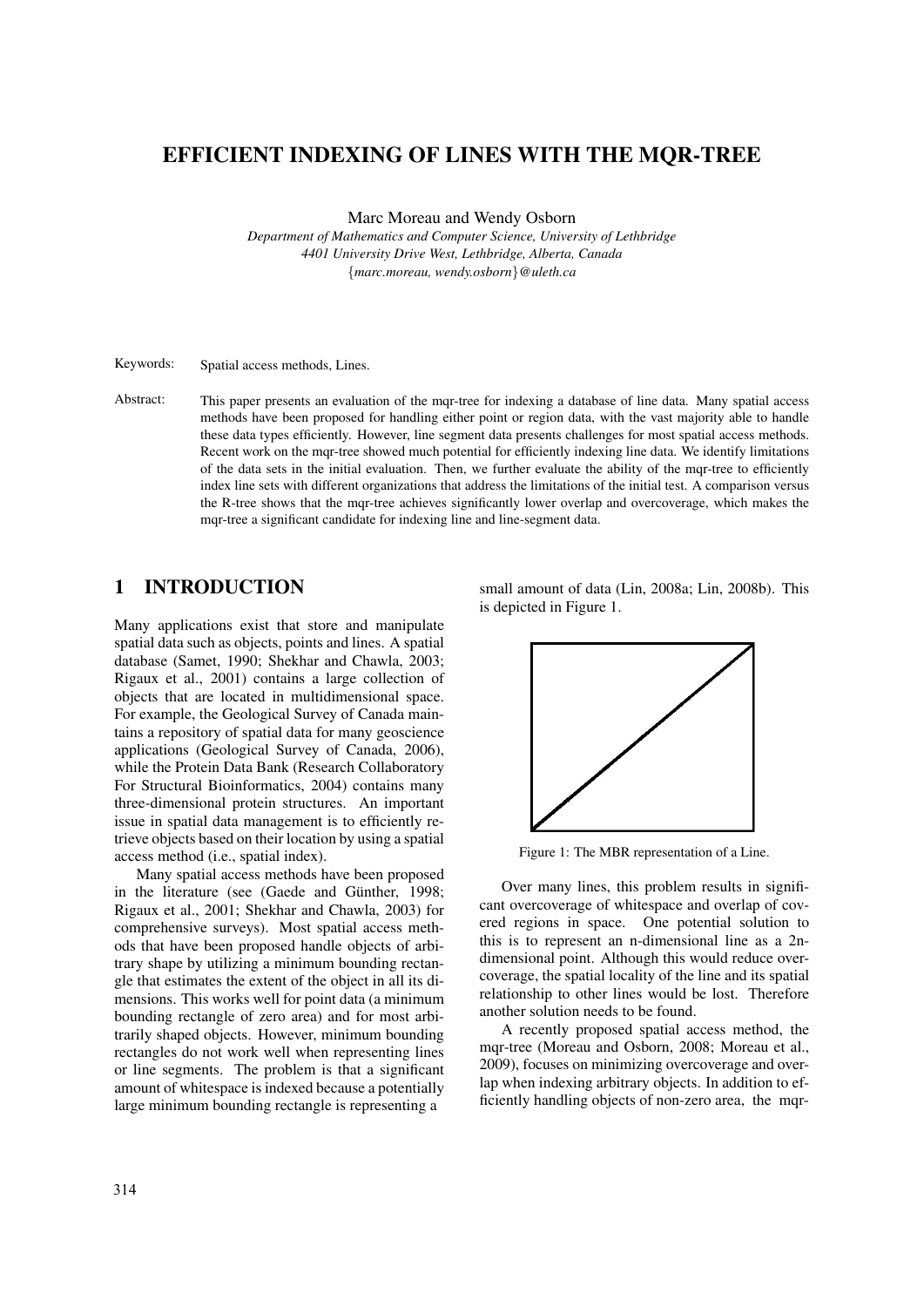

Figure 2: Node with Objects.

tree was show in an initial test to achieve significant improvements in overlap and overcoverage over a benchmark strategy when indexing line data. In addition, this initial test showed that very low overlap when indexing line data was achievable.

Therefore, we investigate further the ability of the mqr-tree to efficiently index line and line segment data. We identify limitations of the data sets in the initial evaluation that seemed to lead to the significant results. Then, we further evaluate the ability of the mqrtree to efficiently index line sets of different arrangements that address the limitations of the initial test. A comparison versus a benchmark strategy shows that the mqr-tree achieves significantly lower overlap and overcoverage, which makes the mqr-tree a significant candidate for indexing line and line-segment data.

### 2 BACKGROUND

In this section, we present some background on the mqr-tree (Moreau and Osborn, 2008; Moreau et al., 2009).

The relative placement of an object in the tree is determined by using the centroid of its MBR. Figure 2 depicts the layout of the node. A node contains 5 locations. Each location can contain a pointer to either another node or an object. A node must have at least two locations that reference either an object or a subtree, unless it is the root. The origin of the node is the centre of the node. The centre is defined by the centroid of the minimum bounding rectangle for the node (called the node MBR). A node MBR is contains all objects in the node, and any subtrees of the node. As objects are added to and removed from the node, the node MBR may change, and therefore the centre of the node may change.

Figure 3 depicts the defined orientations, where *A* refers to the centroid of a new object, and *B* refers to the centre of the node. The orientations (NE, SE, SW, NW) are defined to include centroids that fall on the

| $A_x = B_x \t A_x > B_x \t A_y = B_y \t A_y > B_y$ |  | Placement |
|----------------------------------------------------|--|-----------|
|                                                    |  | SW        |
|                                                    |  | <b>SW</b> |
|                                                    |  | <b>NW</b> |
|                                                    |  | NW        |
|                                                    |  | <b>SE</b> |
|                                                    |  | <b>SE</b> |
|                                                    |  | NE        |
|                                                    |  | NE        |
|                                                    |  | EС        |

Figure 3: Relative orientation of A with respect to B.

axes (E, S, W, N, respectively). Also, an equals (EQ) orientation is included, to handle two centroids that overlap.

Figure 2 depicts a node containing three objects. Object 1 is located northwest of the centroid of the node MBR (defined by the dashed box on the diagram), while object 2 is located northeast of the centroid of the node MBR. Object 3 is located directly south of the node MBR centroid, therefore it is placed in the southeast quadrant.

### 3 EVALUATION

In this section, we present the results of our empirical evaluation of the mqr-tree. We compare the performance of the mqr-tree insertion algorithm with the R-tree insertion algorithm (Guttman, 1984), which is considered a benchmark strategy for spatial indexing. We first present the overall framework for evaluation across all tests, and the evaluation criteria. This is followed by the results of some initial tests on line segment data from road and railroad data sets that was obtained from (Theodoridis, 2005). Then, we present our strategy for further evaluation the mqr-tree as a tool for efficiently indexing line data. We present our generated data sets followed by the results of our evaluation on these data sets.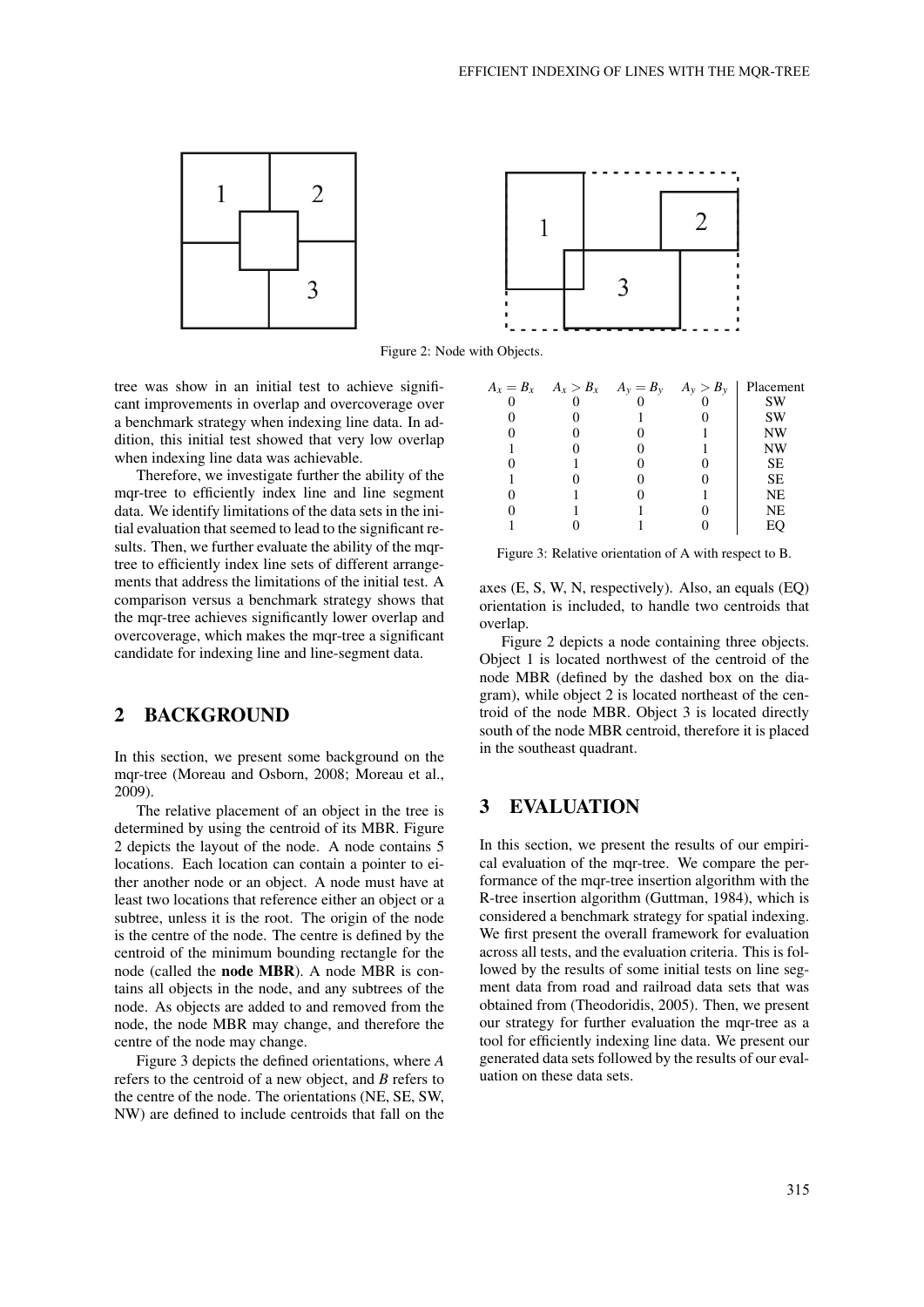| $\#lines$           | index    | #nodes | height | coverage  | overcoverage | overlap  | sp. util |
|---------------------|----------|--------|--------|-----------|--------------|----------|----------|
| $10,060(MXr$ rline) | mqr-tree | 6735   | 12(9)  | 1294.95   | 541.89       | 2.20     | 49.87    |
|                     | R-tree   | 3628   | 6      | 8834.97   | 4081.43      | 3541.75  | 74.94    |
| $11,381$ (CArrline) | mqr-tree | 7755   | 14(9)  | 248.10    | 94.13        | 1.01     | 49.35    |
|                     | R-tree   | 4061   | 6      | 9343.56   | 4441.01      | 4347.91  | 75.57    |
| 21,831(CArdline)    | mqr-tree | 14118  | 14(9)  | 352.01    | 97.20        | 4.19     | 50.93    |
|                     | R-tree   | 7806   |        | 21061.17  | 9588.49      | 9495.51  | 75.38    |
| 36,074(CDrrline)    | mqr-tree | 23108  | 14(10) | 4324.47   | 1561.67      | 18.18    | 50.36    |
|                     | R-tree   | 12579  | 7      | 35258.29  | 15548.15     | 14004.79 | 75.10    |
| 92,392(MXrdline)    | mqr-tree | 58849  | 14(10) | 2038.99   | 553.05       | 16.87    | 51.40    |
|                     | R-tree   | 32871  | 8      | 93818.31  | 41733.99     | 41197.96 | 75.97    |
| 121,416(CDrdline)   | mqr-tree | 76998  | 16(11) | 9500.39   | 2925.65      | 59.95    | 51.54    |
|                     | R-tree   | 43435  | 8      | 133102.54 | 55875.50     | 53009.99 | 75.20    |

Table 1: Road and Railroad Data.

### 3.1 Tests and Evaluation Criteria

For each data set, we create 100 trees using each algorithm. Each tree was built using randomly ordered data. The number of nodes, height (both worst-case and average-case), average space utilization in each node, total coverage of all minimum bounding rectangles, total overcoverage (i.e., whitespace) of all minimum bounding rectangles, and the total overlap between all minimum bounding rectangles was calculated for each tree. We discuss 4 of those performance factors below:

- Average space utilization this is the average number of minimum bounding rectangles per node. Ideally, the higher the number of minimum bounding rectangles per node, the lower the number of nodes and height of the tree. Both the minimum bounding rectangles encompassing line segments and those encompassing other minimum bounding rectangles are included in this calculation.
- Overcoverage the amount of white space (i.e., area with no lines) that is contains in the minimum bounding rectangles of a spatial access method. Ideally, this value should be very low. A higher overcoverage will result in searches along paths that will lead to no lines.
- Overlap the amount of space covered by two or more minimum bounding rectangles. Overlap should be zero or very low. Significant amounts of overlap will cause searches to proceed down multiple paths of the tree that cover the same area. This will also likely result in unnecessary searching of space containing no lines.
- Height The number of nodes from the root to the leaf node on the longest path of the index. The shorter the path, the shorter the search from

root to leaf. However, shorter paths may result in trees with higher overlap and overcoverage. Since the R-tree is balanced, all paths are the same length and therefore the worst-case and average case height will be the same. Since the mqr-tree is not balanced, both the longest path and the average path length will be recorded. On all result tables, this will be indicated by the length of the longest path, followed by the average path length in parentheses.

# 3.2 Initial Results on Road and Railroad Data

Table 1 shows some initial results for the road and railroad data. The most significant results from this test is the significant improvement in overlap. In all cases, the mqr-tree achieves a 99% improvement in overlap over the R-tree. In addition, the mqr-tree achieves an improvement of 85-93% in coverage and of 86-95% in overcoverage. Although the mqr-tree has a higher tree height than the R-tree, it is expected that more efficient searching will be achieved due to the lower coverage, overcoverage and overlap. In addition, the space utilization of the mqr-tree is lower than that of the R-tree, it is still around 50%, which is considered a minimum space utilization for treebased indices.

### 3.3 Initial Discussion

The results from the indexing of line segment data using the mqr-tree were very surprising. In particular, almost zero overlap is achieved when the mqr-tree is used to index the line segments. Further investigation has revealed some possible cause for this. First, the line segments representing roads are very small. Second, the data sets tend to have many roads that are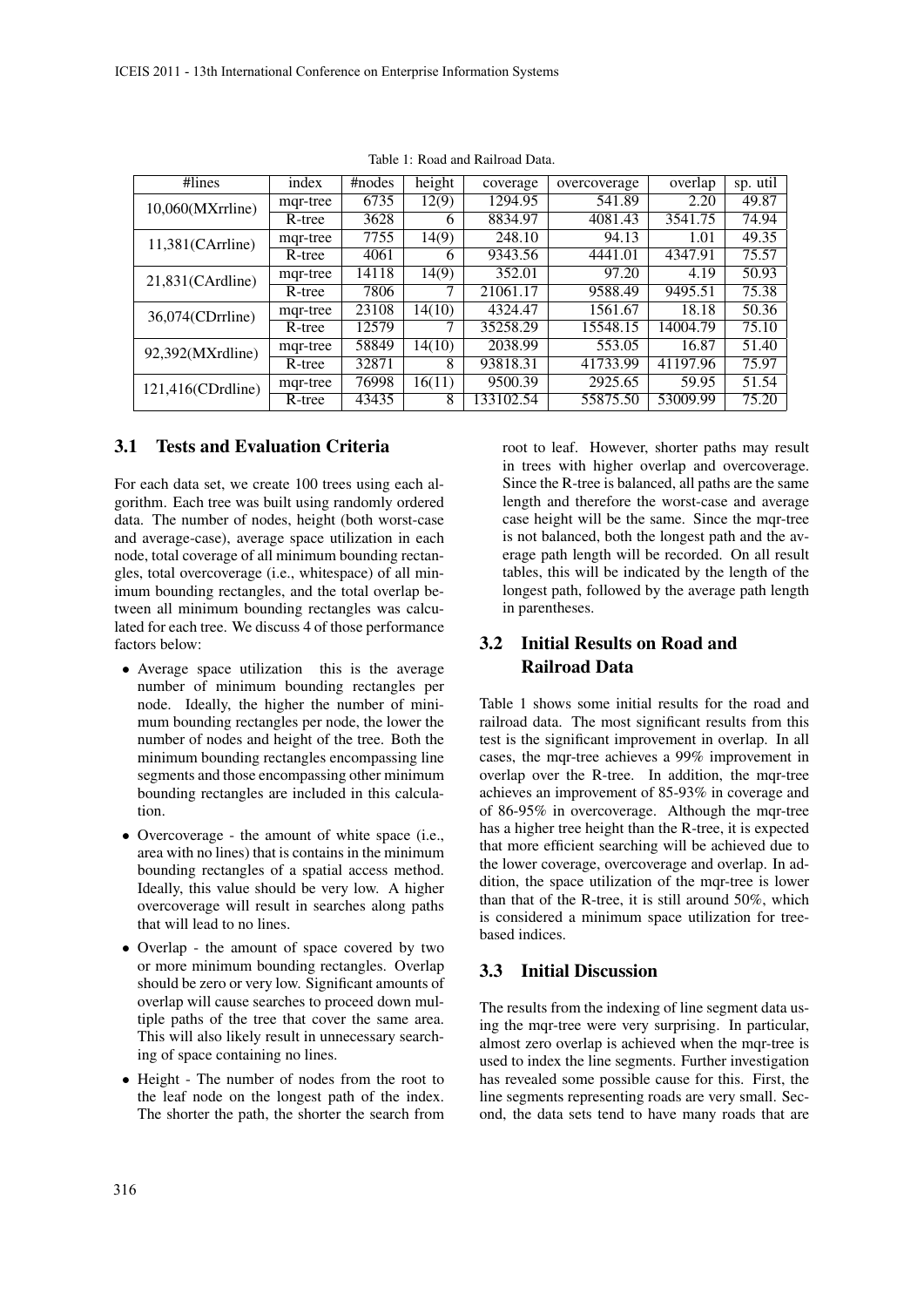| #lines  | index    | #nodes | height | coverage     | overcoverage | overlap     | sp. util |
|---------|----------|--------|--------|--------------|--------------|-------------|----------|
| 100     | mqr-tree | 57     | 6(4)   | 34571.13     | 12653.28     | 1309.00     | 54.74    |
|         | R-tree   | 39     | 3      | 40488.63     | 13807.45     | 2463.17     | 69.84    |
| 500     | mqr-tree | 293    | 8(5)   | 251619.56    | 67535.15     | 10782.32    | 54.06    |
|         | R-tree   | 194    | 4      | 294575.02    | 85176.98     | 28424.15    | 70.73    |
| 1,000   | mqr-tree | 587    | 8(6)   | 544531.26    | 132311.38    | 24121.85    | 54.04    |
|         | R-tree   | 393    | 4      | 692841.56    | 179163.89    | 70974.36    | 70.48    |
| 5,000   | mqr-tree | 2914   | 10(7)  | 3294526.16   | 655888.20    | 137649.08   | 54.31    |
|         | R-tree   | 1963   | 6      | 4949100.35   | 1205484.20   | 687245.10   | 70.38    |
| 10,000  | mqr-tree | 5810   | 10(7)  | 7001261.27   | 1292190.54   | 272790.92   | 54.42    |
|         | R-tree   | 3928   | 6      | 11279666.07  | 2815631.07   | 1796231.45  | 70.30    |
| 50,000  | mqr-tree | 28890  | 12(9)  | 41092930.57  | 6506622.52   | 1444385.16  | 54.61    |
|         | R-tree   | 19617  |        | 85868673.52  | 19473033.51  | 14410796.21 | 70.51    |
| 100,000 | mqr-tree | 58068  | 14(9)  | 87417415.91  | 13027973.89  | 2915851.35  | 54.44    |
|         | R-tree   | 39219  | 8      | 205702687.17 | 47676629.83  | 37564507.56 | 70.50    |

Table 2: Vertical and Horizontal Lines.

Table 3: Lines of Slope Between -∞ and ∞.

| #lines  | index    | #nodes | height | coverage     | overcoverage | overlap     | sp. util       |
|---------|----------|--------|--------|--------------|--------------|-------------|----------------|
| 100     | mqr-tree | 59     | 6(4)   | 40021.36     | 11006.88     | 2441.98     | 53.56          |
|         | R-tree   | 39     | 3      | 47617.87     | 12800.31     | 4280.03     | 69.81          |
| 500     | mqr-tree | 289    | 8(5)   | 277018.50    | 56623.55     | 16207.52    | 54.53          |
|         | R-tree   | 197    | 4      | 311150.03    | 70262.15     | 30377.82    | 70.18          |
| 1,000   | mqr-tree | 572    | 8(6)   | 580037.86    | 108356.88    | 33389.45    | 54.93          |
|         | R-tree   | 391    | 4      | 776383.87    | 166387.47    | 92305.85    | 70.64          |
| 5,000   | mqr-tree | 2903   | 10(7)  | 3486989.73   | 537944.78    | 184403.61   | 54.44          |
|         | R-tree   | 1961   | 6      | 5137856.52   | 1063871.31   | 717682.80   | $\sqrt{70.45}$ |
| 10,000  | mqr-tree | 5818   | 10(7)  | 7371817.91   | 1051413.82   | 363377.43   | 54.37          |
|         | R-tree   | 3922   | 6      | 11436671.65  | 2472594.46   | 1800878.18  | 70.42          |
| 50,000  | mqr-tree | 28979  | 12(9)  | 42915843.65  | 5285883.19   | 1887563.59  | 54.51          |
|         | R-tree   | 19615  | 7      | 89757562.40  | 18564483.16  | 15266092.75 | 70.44          |
| 100,000 | mqr-tree | 58083  | 12(9)  | 91056946.13  | 10614180.99  | 3835949.08  | 54.43          |
|         | R-tree   | 39237  | 8      | 213156257.09 | 45368411.29  | 38807141.90 | 70.36          |

|  |  |  |  | Table 4: Lines of Slope Between -2 and 2. |
|--|--|--|--|-------------------------------------------|
|--|--|--|--|-------------------------------------------|

| #lines  | index    | #nodes | height | coverage     | overcoverage           | overlap     | sp. util |
|---------|----------|--------|--------|--------------|------------------------|-------------|----------|
| 100     | mqr-tree | 55     | 6(4)   | 38648.07     | 9522.76                | 2265.87     | 56.00    |
|         | R-tree   | 38     | 3      | 43818.03     | 9755.68                | 2473.23     | 71.63    |
| 500     | mqr-tree | 284    | 8(5)   | 271315.60    | 50635.87               | 15181.68    | 55.14    |
|         | R-tree   | 197    | 4      | 314879.74    | 68341.60               | 33133.60    | 69.92    |
| 1,000   | mqr-tree | 581    | 8(6)   | 586703.65    | 100469.17              | 34995.16    | 54.39    |
|         | R-tree   | 394    | 4      | 772562.40    | $\overline{160297.46}$ | 96321.57    | 70.02    |
| 5,000   | mqr-tree | 2907   | 10(7)  | 3506656.31   | 492314.22              | 188213.63   | 54.39    |
|         | R-tree   | 1958   | 6      | 5216373.80   | 1035264.79             | 741290.20   | 70.56    |
| 10,000  | mqr-tree | 5760   | 10(7)  | 7445892.12   | 978976.22              | 386760.41   | 54.72    |
|         | R-tree   | 3920   | 6      | 11478278.50  | 2353996.93             | 1784494.27  | 70.55    |
| 50,000  | mqr-tree | 28909  | 12(9)  | 43421521.54  | 4935490.51             | 2017537.17  | 54.59    |
|         | R-tree   | 19613  | 7      | 88260071.68  | 17518910.22            | 14743746.56 | 70.38    |
| 100,000 | mqr-tree | 57942  | 12(9)  | 91993440.97  | 9851272.75             | 4044739.59  | 54.52    |
|         | R-tree   | 39201  | 8      | 206456490.77 | 42566148.58            | 37070996.81 | 70.62    |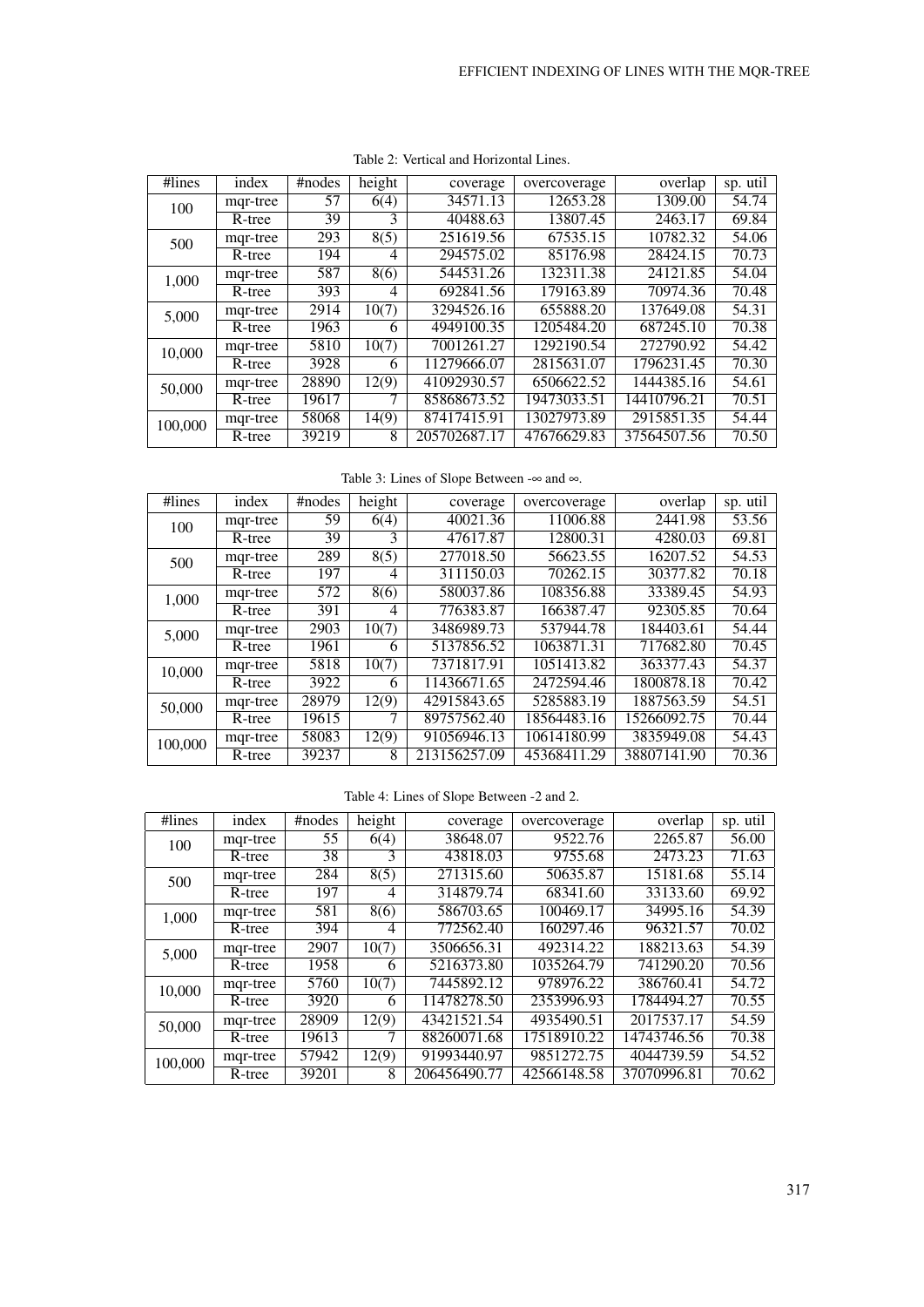predominantly horizontal or vertical (more or less).

This lead to the following questions - what would happen if:

- 1. More diagonal line segments are indexed?
- 2. The line segments are longer?

We are interested to see if the above affect overlap, overcoverage, and tree height.

#### 3.4 Data Sets

For our follow-up evaluation, we generated collections of lines that vary in set size and slope. Each line set contains between 100 and 100,000 lines. We use a line length of 10 units in all cases. We chose to generate our own line sets for the follow-up evaluation because this would allow us to generate data that reflects the best-case, average-case and worst-case scenarios, and determine according how the mqr-tree will perform for each scenario.

For slope, we test both vertical and horizontal lines, as well as diagonal lines.

We create three types of files:

- half horizontal, half vertical lines. This is considered to be the best-case scenario. Every line in this set will have a minimum bounding rectangle with an overcoverage of zero. Overcoverage will still exist in higher-level minimum bounding rectangles that encompass the lines.
- equal distribution between horizontal,vertical, slope of 1/2, slope of 1, slope of 2, slope of -1/2, slope of -1 and slope of -2. This is considered the average case. Here we have both lines that can be contained with a minimum bounding rectangle with zero overcoverage, lines that will achieve the worst overcoverage when contained with a minimum bounding rectangle.
- equal distribution between slope of 1/2, slope of 1, slope of 2, slope of -1/2, slope of -1 and slope of -2. This is considered to be the worst case. Here, all minimum bounding rectangles that contain lines are all of non-zero overlap.

Using these data sets, we run the same tests as above for the road and railroad data.

## 3.5 Evaluation on Vertical and Horizontal Data Sets

Our first evaluation was to compare the mqr-tree with the R-tree on indexing the horizontal and vertical line sets. This is expected to produce the best results since at the leaf level, the overcoverage of minimum bounding rectangles will be zero and the overlap will be

very low (effectively, the only overlap are the intersection points between two lines).

Table 2 presents the results for the horizontal and vertical line sets. Again, we find the most significant result to be in the improvement in overlap. The mqrtree achieves lower overlap in all cases. Although the improvement amounts are not as high as with the road and railroad data, they are still significant, especially in the data sets with the higher number of line segments. Overall, we find in the smaller sets an improvement of approximately 45-50% lower overlap over the R-tree, while in the larger sets the improvement is as high as 92%. We also find the same trends for coverage and overcoverage, with improvements that increase from 3% to 58% for coverage and from 9% to 73% for overcoverage. The height, although still high in the mqr-tree, is comparable to those obtained in the initial road and railroad data tests.

#### 3.6 Evaluation on Uniform Data Sets

Our next evaluation is to compare the mqr-tree and Rtree using the uniform data sets, where in each there are an equal number of vertical and horizontal lines, and lines of varying slope. Table 3 presents this results. We find results that are very similar to those for the horizontal and vertical line sets. We find that the mqr-tree achieves an improvement in overlap that ranges from 43% for the smaller data sets to 90% for the largest one. Similarly, we find improvements in coverage that fall between 3% and 57%, and for overcoverage that fall between 14% and 77%. This is very reassuring because it appears that diagonal lines (which in this case, make up 3/4ths of each data set) do not significantly affect the performance criteria.

### 3.7 Evaluation on Sloped Lines Only

Our last test is to compare the performance of the mqr-tree and R-tree on data sets containing only sloped lines, and no horizontal or vertical lines. This is considered to be our worse-case scenario because at the leaf level, all minimum bounding rectangles will have significant overcoverage. However, we still find in Table 4 that for the most part the performance improvements of the mqr-tree over the R-tree are as significant as those found in the other evaluations. The only improvement that is not as significant is in the overlap decrease for the smallest test set. However, the mqr-tree still achieves lower overlap in this case.